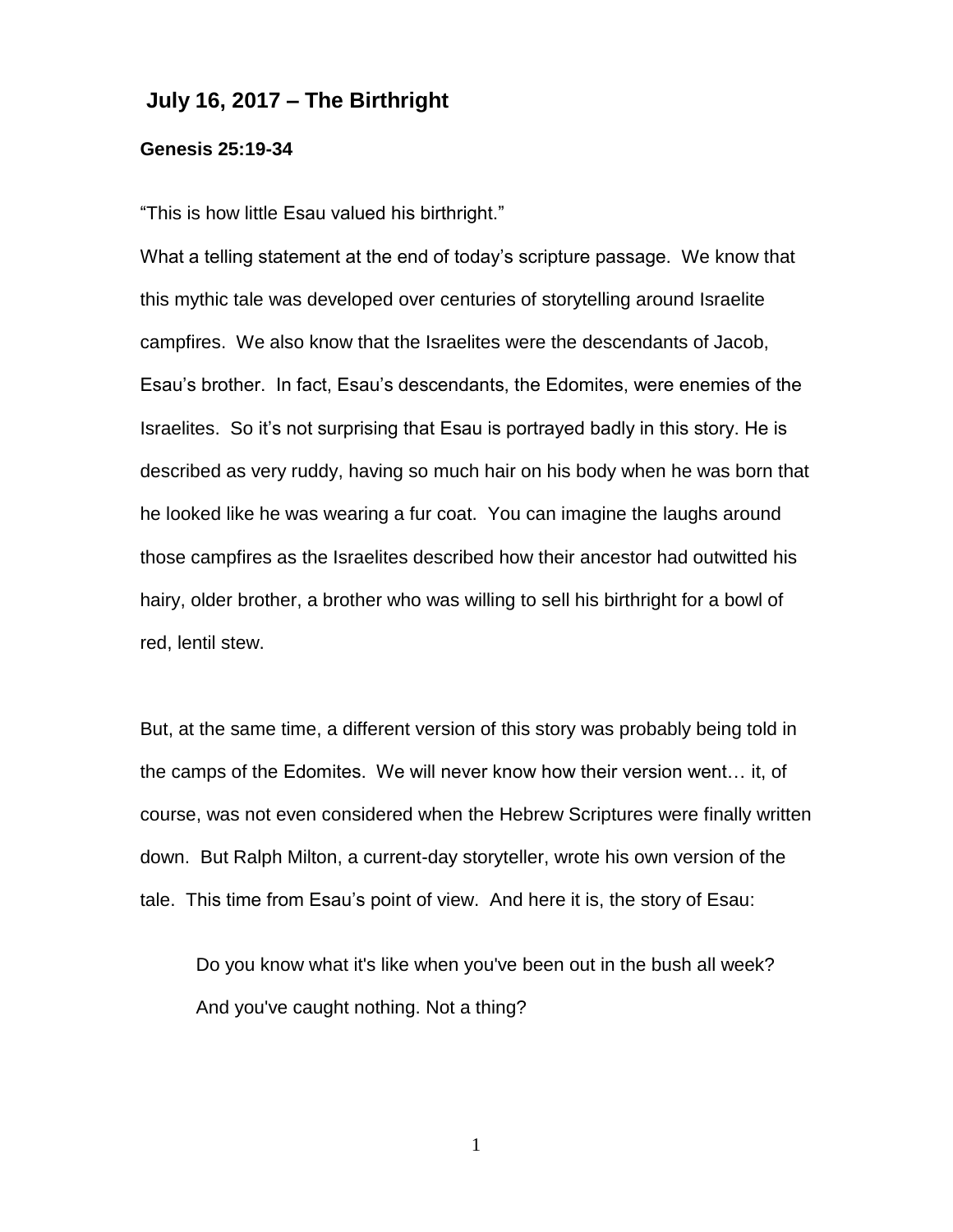Well, Jacob sure doesn't know about that. Fat, pampered mama's boy, that's what he is. Mom always liked him best. And she put him up to it. Mom is always figuring out ways to get things for Jacob. I didn't sell my birthright. I was conned. I was cheated.

Do you know what it's like when you come home, and you've been out hiking around all week? There's hardly any game, and by the time you see any, you're so weak you can't shoot straight. Sure I found a few berries to eat, but all I got out of that was a case of diarrhea.

So I come home. I can hardly walk, I'm so hungry. And Jacob has been sitting around at home with Mom, stirring a pot full of some red stuff. I don't know what it is, but I know I need it and I need it fast.

But Jacob, he's being coy. "Hey, big brother. How much will you give me for some of my stew?"

I try to grab it from him, but he jumps away. "Give me something to eat, for cryin' out loud, Jacob, I've starving!"

"So how about the inheritance, Esau. Tell me that when Pop dies, I get everything. Say that, and I'll give you some of this delicious lentil stew."

"Whatever you want. Just give me something to eat!"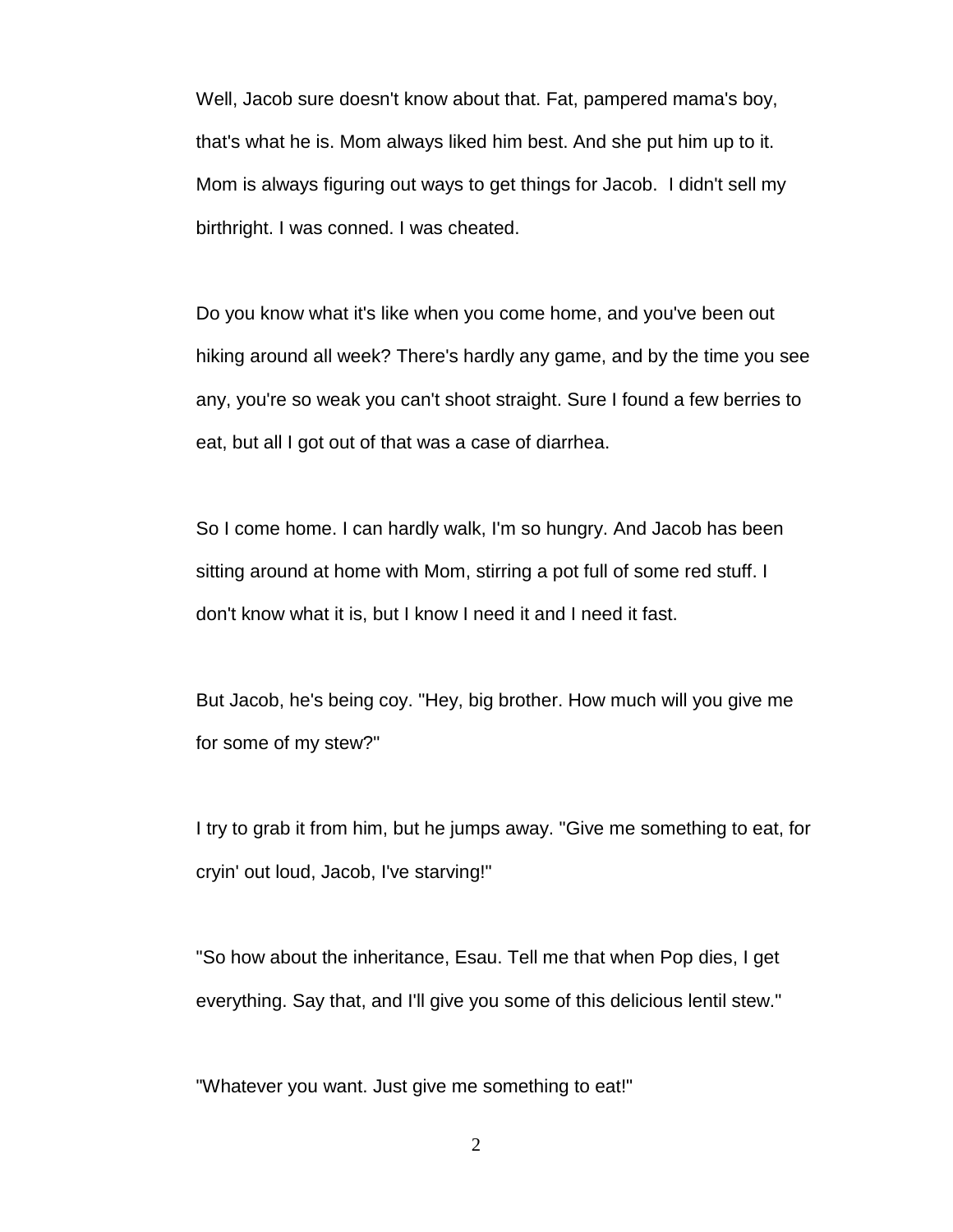That's what happened. I was cheated, right? And Jacob's been rubbing my nose in that so called promise ever since. "A promise is a promise," he keeps saying.

"Look, you pampered brat," I grabbed him by the collar and yelled right into his fat little face. "The birthright is for father to give, and father will give it to me. So stop being such a smartass!" I would have punched him in the nose but that's when mother came along.

"Esau. You let go of your brother. Just because you're older, it doesn't mean you can lord it over him."

"Well, Mom, you tell him to stop going on with that crap about me selling him my inheritance for a bowl of that red garbage he calls food."

I might as well have been talking to the tent pegs. Mom was totally on Jacob's side. "A promise is a promise, Esau," she says to me. "Remember, your word is your bond."

I know I shouldn't have done it, but that's when I started to yell at her. "Mom, I know Jacob is your pet. OK, but Dad is still on my side, and when the time comes, he will give the inheritance to me, and then you and this pampered pip-squeak will be out on your ear. Just remember that, Mom."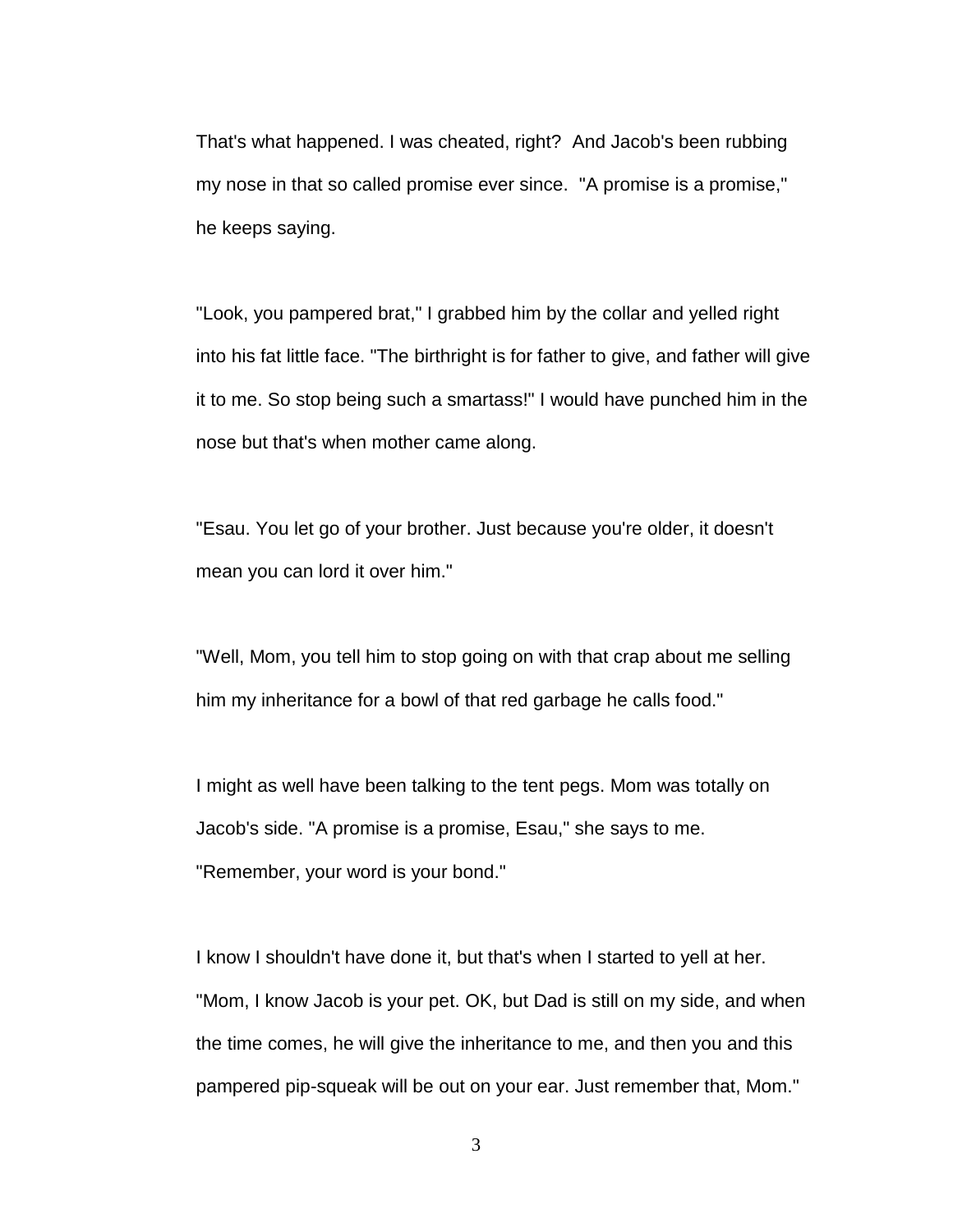Well, I guess I told 'em. They haven't said anything about it since. And poor Dad is getting old and blind, and pretty soon it'll be time for him to pass on the family blessing to me. Then I'll show them. I'll really show them.

<http://ralphmiltonsrumors.blogspot.ca/2008/07/preaching-materials-for-july-13-2008.html>

Of course, in their story, the Edomites would focus on the betrayal, on how Jacob, and his mother, conspired against Esau. They would have put Jacob in a bad light, probably even made fun of his appearance, maybe calling him fat or small or weak, just as the Israelites had exaggerated Esau's hairy body. I'm sure Rebecca wouldn't have gone unscathed either. She did favour her younger son. There are always two sides to every story.

All you have to do is ask two siblings to describe an event in their family's history and there's a good chance you will get two very different tales. Each person remembers their family legends from their own perspective. And, as we discussed during the Community Learning Time, siblings are often very different and those differences can lead to different viewpoints. Different viewpoints can lead to major disagreements.

Families are very complicated organisms. And despite what some people will tell you, none of them are perfect. Some are more dysfunctional than others, but there is no such thing as the perfect family. Just as there is no such thing as the perfect human being.

4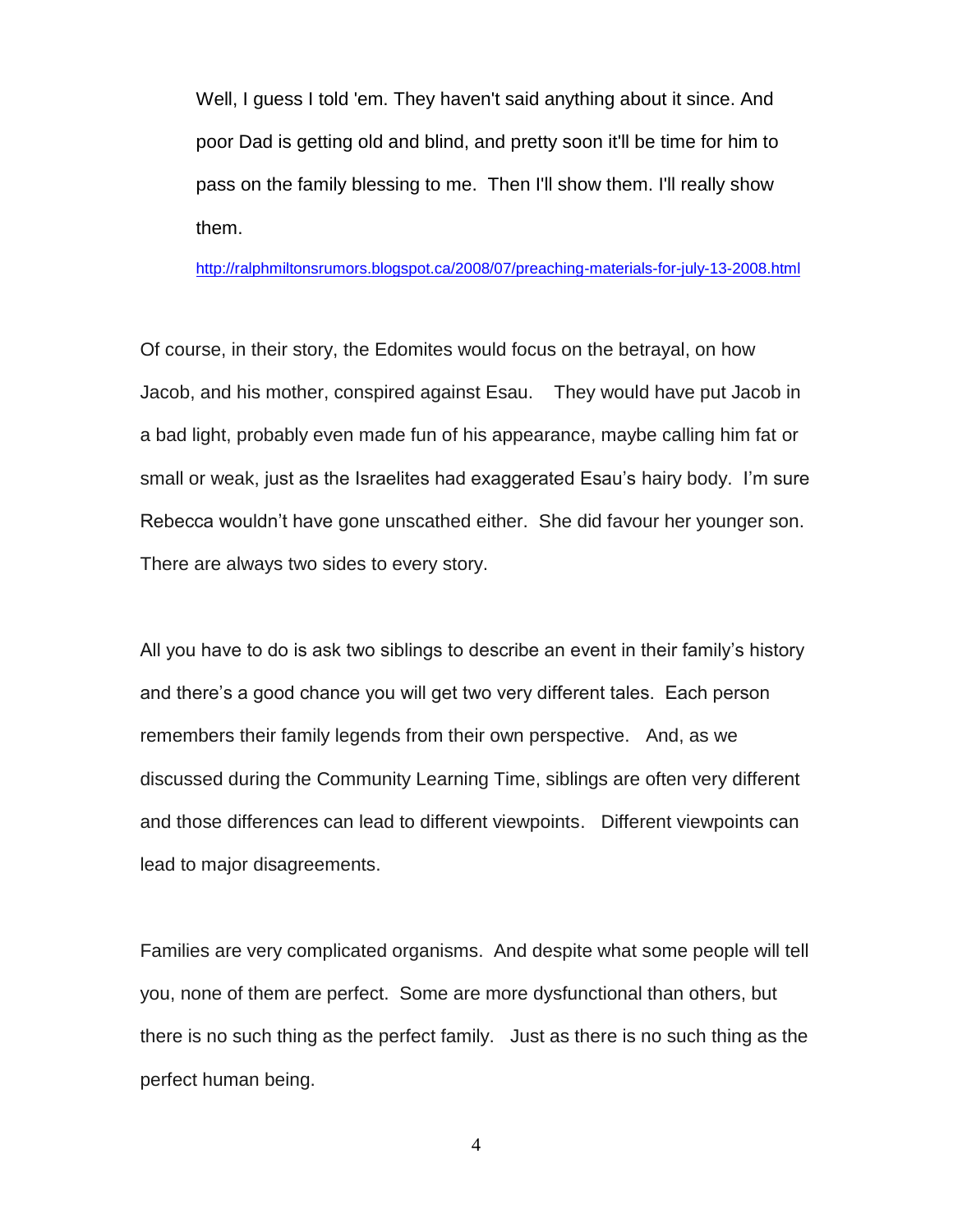And yet, somehow, even in our dysfunction and our imperfection, we are called to be a part of the re-creation of our world. No matter how we were brought up or even how we have brought up our own children, the Spirit is able to move through us. Look at Jacob. This manipulator, cheater and thief became the father of an entire nation of people, the twelve tribes of Israel. Through him the Hebrew people came into being. Through him came Jesus, our teacher and guide.

One thing I like about the Hebrew Scriptures is that they tell stories of real human beings, people who make mistakes in their lives… some of them really big ones. These stories teach us that God does things through the lives of the strangest and least likely of people. In story after story the protagonists are flawed human beings who lead their people well in spite of, and sometimes because of, their weaknesses.

It's not hard to think of people in our own time who have overcome difficult childhoods to make significant contributions to their communities and even nations. I'm sure you know many in your own circle of friends and acquaintances. Think of those who have experienced childhood abuse and are now advocates for child safety. Think of those who grew up in homes of alcoholics and are now working in social services. Think of the teachers in our school systems who, in their childhood, struggled with learning.

5